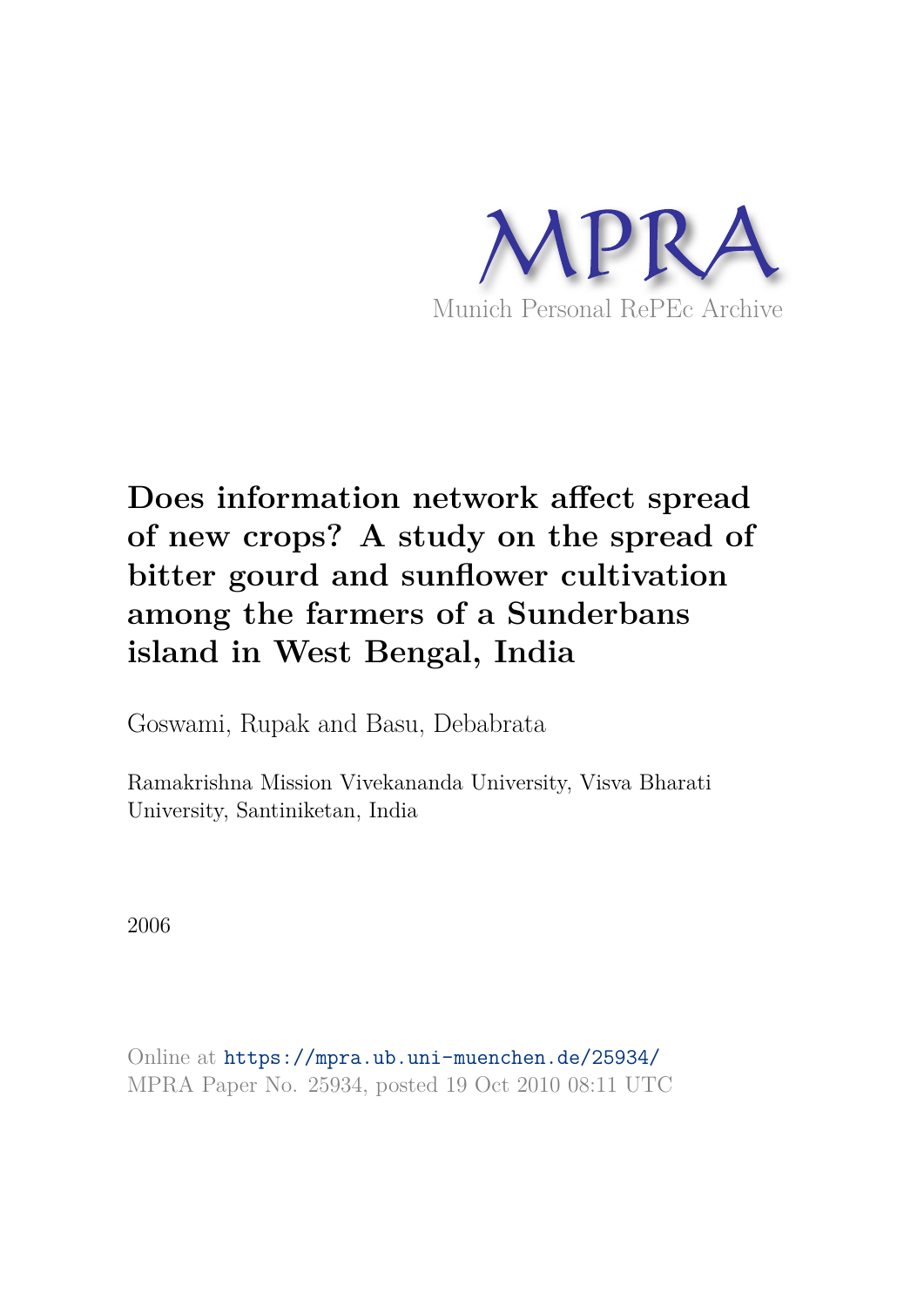**Does Information Network Affect Spread of New Crops? A Study on the Spread of Bitter Gourd and Sunflower Cultivation among the Farmers of a Sunderbans Island in West Bengal, India** 

Rupak Goswami<sup>1</sup> and Debabrata Basu<sup>2</sup>

<sup>1</sup> Rupak Goswami

Integrated Rural Development and Management Faculty Centre,

Ramakrishna Mission Vivekananda University, Ramakrishna Mission Ashrama,

Narendrapur, Kolkata-700103, West Bengal, INDIA

Phone – 91-9433246593; Fax – 2428-7149; E-mail – goswamirupak@rediffmail.com

 $^2$ Debabrata Basu

Department of Agricultural Extension, Agricultural Economics & Agricultural Statistics (EES), Institute of Agriculture, Visva-Bharati, Sriniketan-731236, West Bengal, INDIA

Phone – 91-9830031075; E-mail – drdbasu@gmail.com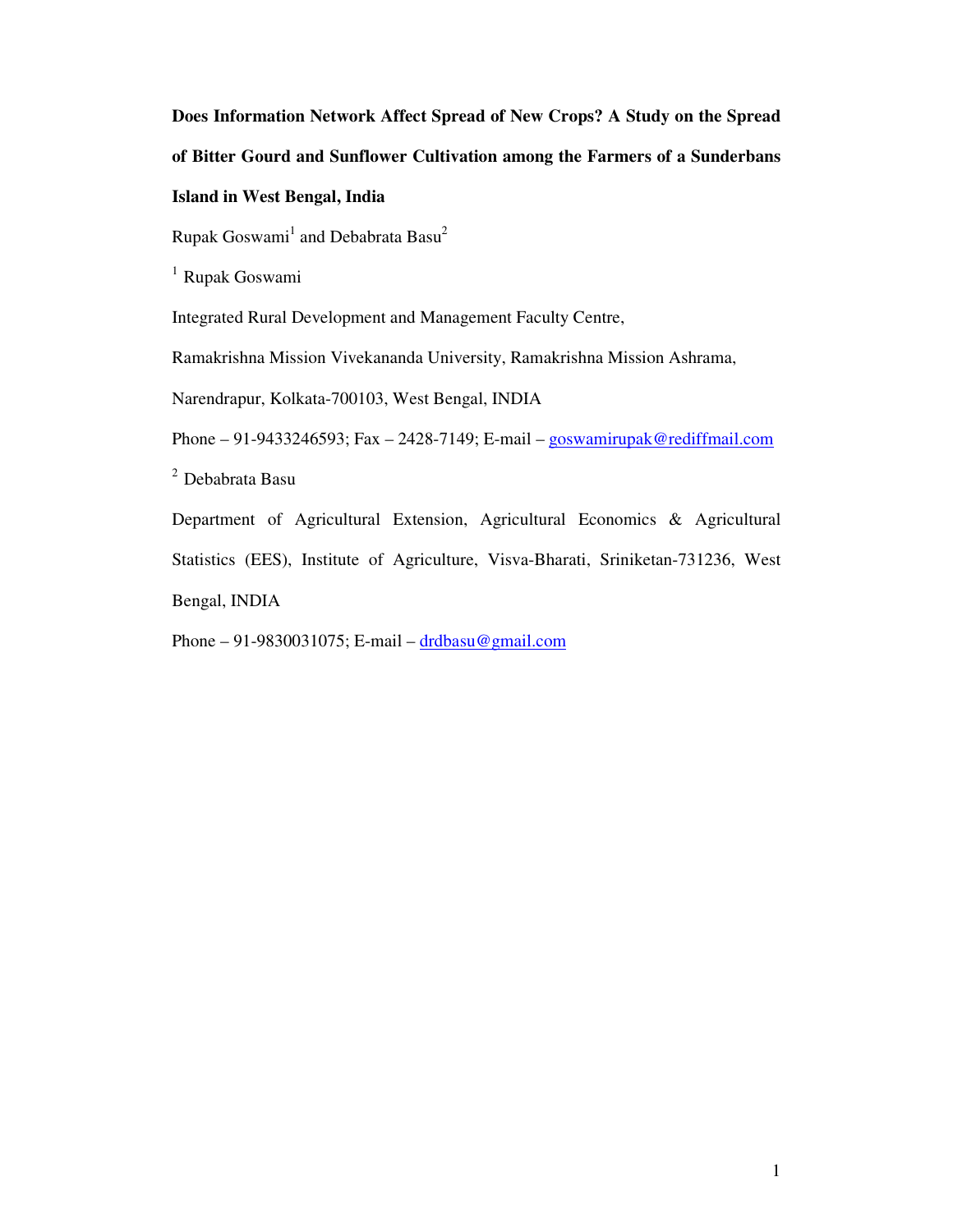# **ABSTRACT**

Adoption research for many years has considered individual farmer as the basis of analysis, whereas the effect of networks governing a farmer's decision-making has received limited attention. Moreover, the spread of technology over different generation of adopters has not been addressed adequately. Hence, farmers' position within the agricultural information networks and their adoption decision, may be studied to formulate some lower order propositions regarding the diffusion of agricultural innovations within information networks. The present study was conducted at Konkondighi Island in Sunderbans region, West Bengal, India, to study the spread of bitter gourd (*Momordica Charantia* L.) and sunflower (*Helianthus annuus* L.) cultivation among the farmers of selected villages. Case study method and focused group discussion were used to track this spread of new crop over different generation of cultivators. Data collected through survey method was analysed by sociometric technique and network score of the farmers in the agricultural information network was computed. The fractional ranking of network scores of farmers was compared with their relative earliness in starting bitter gourd and sunflower cultivation. It was observed that in the process of the spread of bitter gourd and sunflower cultivation, most of the farmers who had higher network scores were earlier adopters of bitter gourd and sunflower cultivation practices; but the opposite was not the same. This indicated relations between farmers' positions in information networks and their adoption-decision regarding the adoption of new crops.

**Key words:** technology transfer, agricultural information network, social network analysis, adoption-decision, India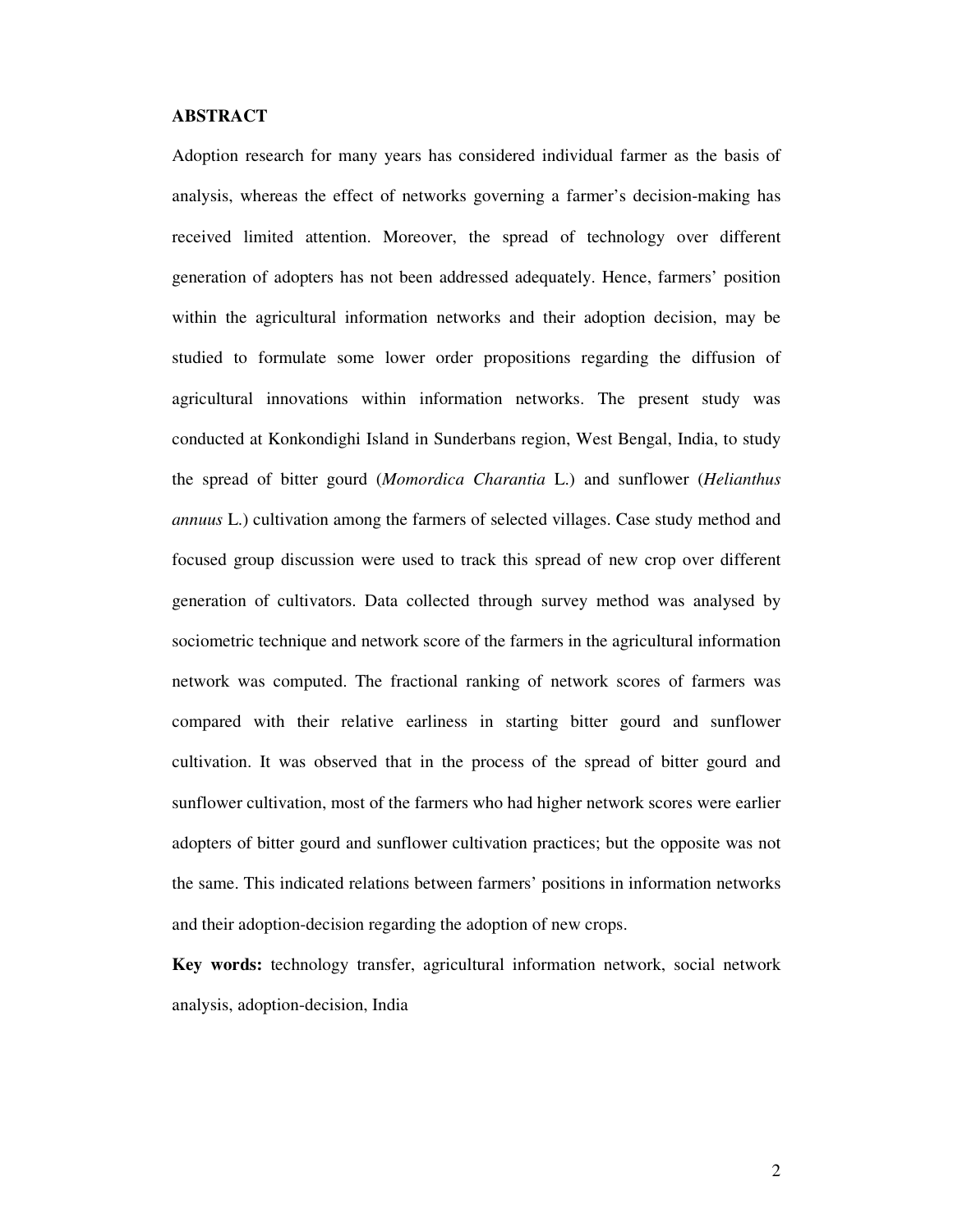# **INTRODUCTION**

Farmers and farmer groups are stakeholders in a rural community, just as much as many other 'players' affecting farming communities, who interact constantly, seeking to negotiate and create opportunities to fulfill their needs and pursue their interests. In these negotiations information is exchanged on prices, market opportunities, technology and practices, policy changes and politics. These patterns of communication and information exchange constitute an integral part of a farming system. Röling (1988 in Ramirez, 1997) argues that they constitute part of a broader system – an agricultural knowledge and information system. In terms of agricultural development, the different stakeholders can together be perceived as a social organization, and their joint action enhances or limits the development of innovation (Engel, 1995). Understanding this information system is important to explore the context of innovation, its spread and utilization. Studies on diffusion of innovations also tend to emphasize the effects of socio-structural factors, explaining diffusion not only on the basis of individual attributes but also according to the relationships among the various actors involved in the process (Monge et al, 2008). At the micro level, analysis of farmers' communication networks is a valid point of contemplation.

Adoption research has considered individual farmer as the basis of analysis. However, the importance of interpersonal networks for coping with uncertainties associated with new ideas and its adoption has received attention much later. Rogers and Kincaid (1981) studied several family planning innovations in Korean villages. This work was a departure from individual-oriented diffusion research tradition, proposing network consideration in diffusion studies (Rogers, 1995). As network consideration became popular, a distinct area of social science research – social structure analysis – gained momentum among the sociologists (structuralists) of '*Rural Sociology*' (Skinner and Steiger, 2005). Social Network Analysis has also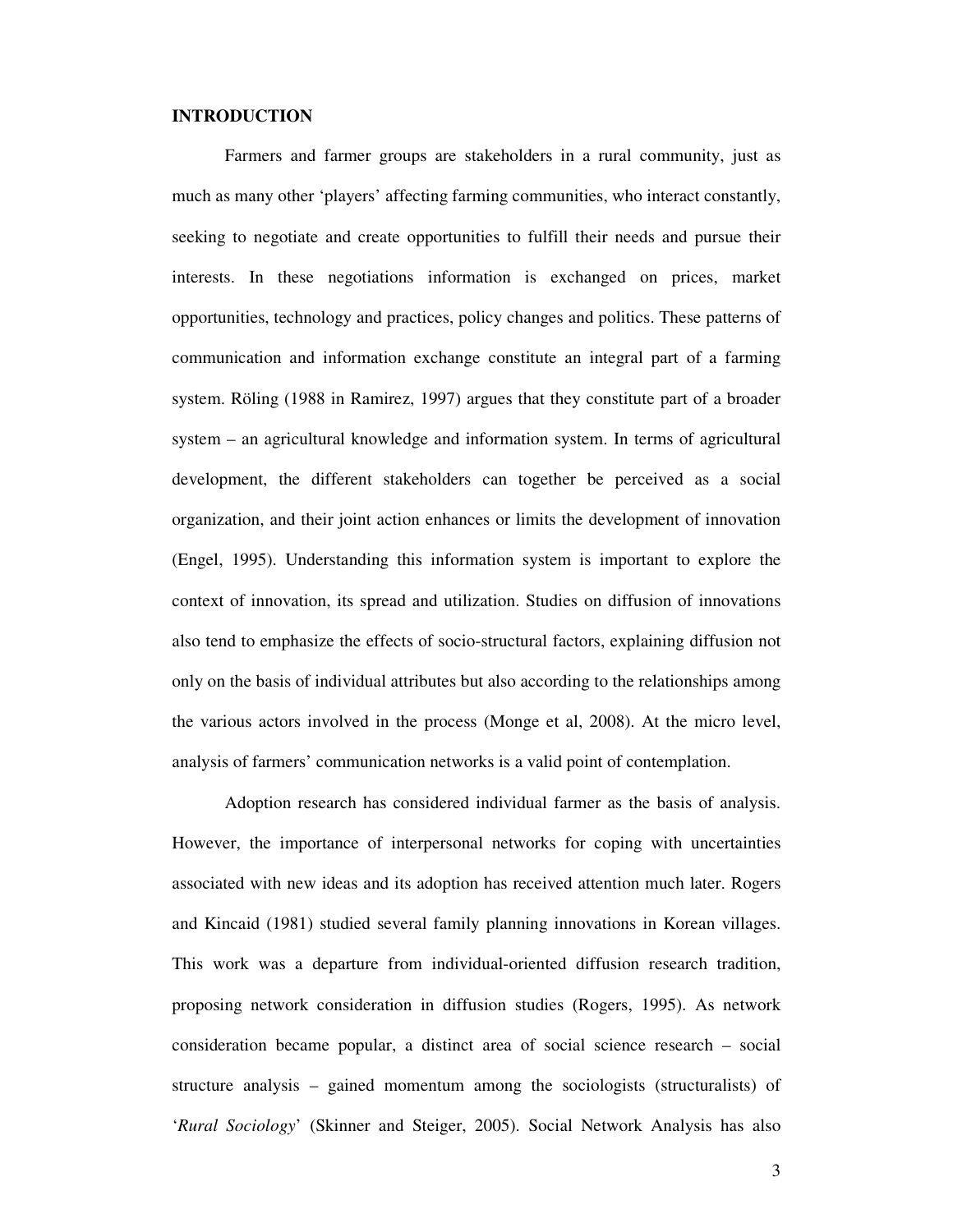become powerful with the development of research on social capital vis-à-vis social networks (Putnam 1993, 2000). The present study can be understood as a part of this research paradigm.

Network analysis is the study of how the social structure of relationships around a person, group, or organization affects beliefs or behaviors. The axiom of every network approach is that reality should be primarily conceived and investigated from the view of the properties of relations between and within units instead of the properties of these units themselves. It is a relational approach. In social and communication science, these units are social units: individuals, groups/ organizations and societies (University of Twente, 2004). Rogers (1986) characterized a communication network as consisting of interconnected individuals who are linked by patterned communication flows. A communication network analysis studies the interpersonal linkages created by the sharing of information in the interpersonal communication structure (ibid). Also, there is a substantial amount of literature available on how network data gathered within formal and informal organizations can be analyzed (Rice & Richards, 1985; Freeman, White and Romney, 1992; Wasserman and Faust, 1994; Scott, 2000).

Motivated by the research tradition in Social Learning (Bandura, 1977; Ellison and Fundenberg, 1995), adoption behaviour of farmers within such networks are being studied (Foster and Rosenzweig, 1995; Bandiera and Rasul, 2003; Udry and Conley, 2004), health and drug being the most empirically tested areas (Valente, 2003). Most of the studies in the field of agriculture adoption have shown the importance of agricultural social networks on adoption and adaptation of agricultural technologies (Mazur and Onzere, 2009). However, direct applications of social network analysis to study the diffusion of innovations in agriculture have been more limited (Monge et al, 2008). Parallel research tradition is also scarce in India in general, and among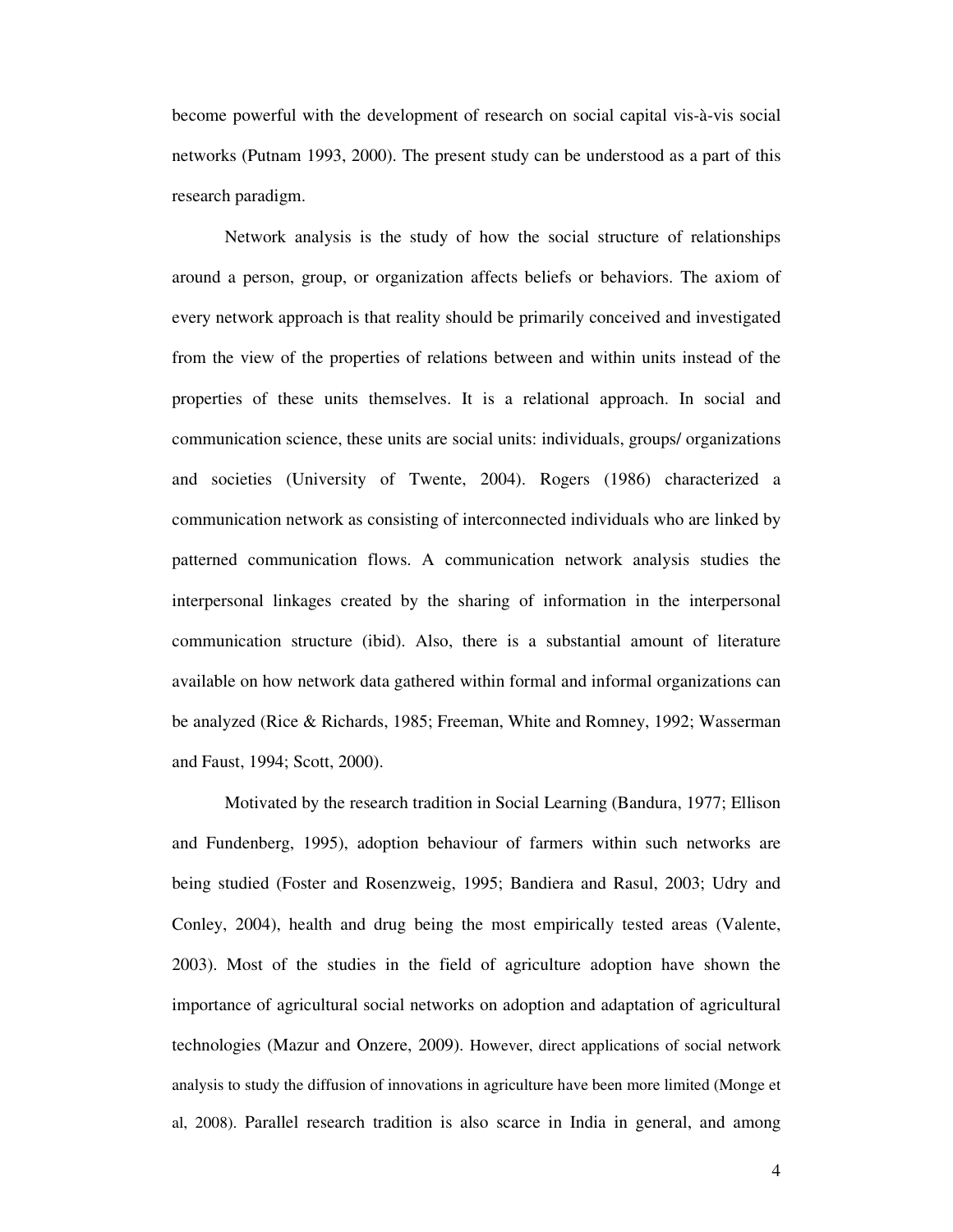extension researchers in particular. In many of the third world communities these networks are formal embodiment of social bondage developed over ages and its analysis can prove to be critical input to formal extension agencies (Valente, 2006) and the social and farming system niches regarding new crops may be understood (Monge et al, 2008).

# **MATERIAL AND METHODS**

 The study was conducted in Purba Musalmanpara settlement of Konkandighi Island in South 24 Parganas district, West Bengal, India. South 24 Parganas is the extreme southern district of West Bengal, India (22°32'N 88°20'E / 22.53°N 88.33°E) and with an area of 8165.05  $km^2$ . The population of the district is nearly 7 million, of which 84.23% stays in rural areas. Percentage of households below the poverty line is 37.21, much higher than the state and country average (26% and 29%). The district is one of the poor districts of West Bengal having large number of resource poor farmers and falls under the coastal saline agricultural production system of the state (Government of West Bengal, 2001). Natural resource is fragile and highly prone to degradation. The district receives 1750-1770 mm annual rainfall and the temperature and relative humidity ranges from  $13.6^{\circ}$ C-36.3<sup>o</sup>C and 71%-85% respectively. Percentage of cropped area and irrigated area of this district was 393.47 thousand ha and 98.31 thousand ha in 2006-07. Sunderbans region is situated in this district and covers a vast tract of forest and saltwater swamp forming the lower part of the Ganges Delta. It extends about 260 km along the Bay of Bengal from the Hooghly River estuary (India) to the Meghna River estuary in Bangladesh. Konkandighi is a small Island (13 km<sup>2</sup>) with a population of 5600 that falls within this region. The island is isolated from the mainland and depends highly on local resources for natural resource management. Rainfed rice is the main cultivated crop, although limited vegetables are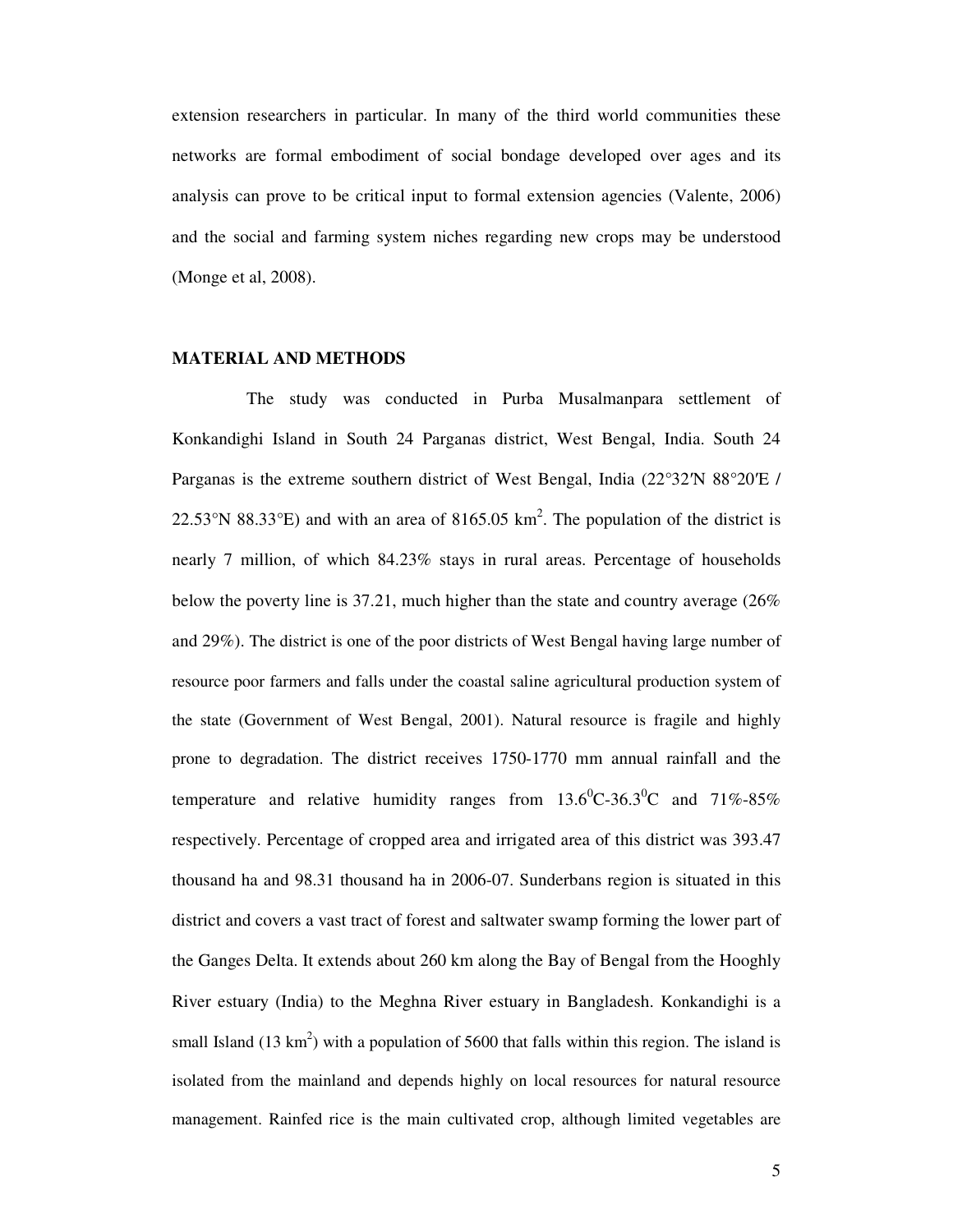grown in upland situation. The soil becomes highly saline in winter months barring farmers from growing vegetables in large areas.

The boundaries of a social network can be interactional, spatial or temporal (Scott, 1986). The isolated settlement for the study was purposively selected for controlling the effects of space on communication pattern of the villagers. However, multi-stage random sampling was employed for the selection of district, block and gram panchayat (local democratically elected self-governing body) within which the study area was situated. Total enumeration technique was followed for the selection of respondents. Case study method and focused group discussion was used to track the spread of bitter gourd and sunflower cultivation over different generation of adopters. Information generated for describing this spread was drawn in form of a diagram with distinction of generations of adopters (the first farmer cultivating bitter gourd/sunflower has been conceptualized as a farmer of  $1<sup>st</sup>$  generation; the farmers following him in the next season have been considered as members of the  $2<sup>nd</sup>$  generation), mode of transfer [material (seed)/method (cultivation practice)/capacity (special human capital)] and household number. A similar method may be observed in Van Mele and Zakaria's (2002) study in Bangladesh. Households were demarcated with separate colours in the diagram, showing their respective well-being groups identified through Grandin's (1988) card sorting method.

Network Analysis (Sociometry) was employed to elicit information regarding the farmers' agricultural information network (Wasserman and Faust, 1994). A thoroughly pre-tested structured interview schedule (with respondents of a non-sample village in the island) was developed for personal interviews with 50 farmers of the study area. Both visual and statistical methods have been used. Network diagram (Sociogram) is used for visual representation (Figure 1), whereas distance matrix was constructed for the measurement of network scores (Lindzey and Byrne, 1968).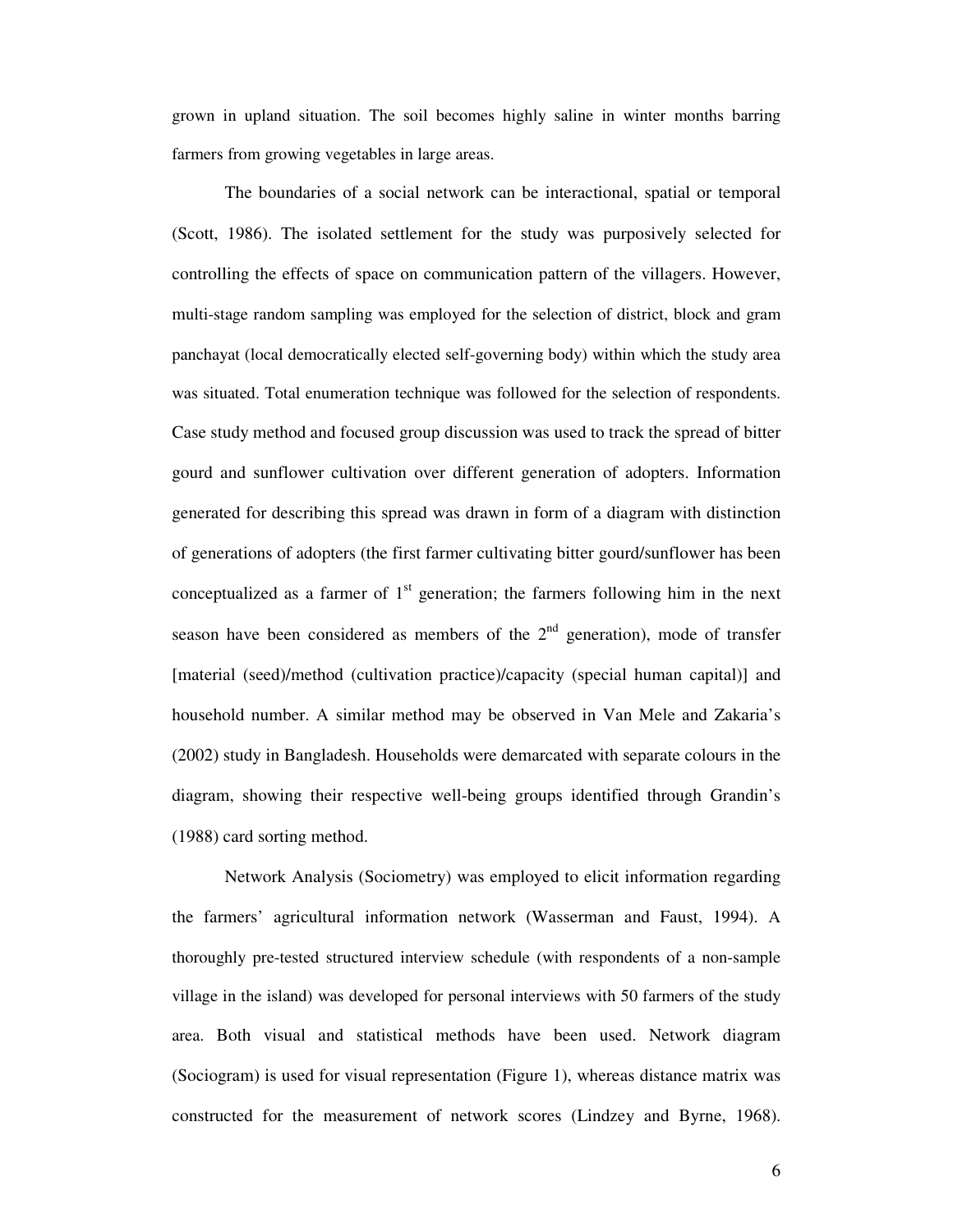Prestige score i.e., an index that takes into account both his influence domain and centrality within the network, was calculated. Lin (1976) defines prestige of a person as the extent to which he enjoys a large following (high influence-domain) and is centrally located in the group (high centrality). The fractional ranking of prestige scores of farmers within the network was then tabulated for the individual farmers who featured in the diagram of spread of bitter gourd and sunflower cultivation (Fig. 2 and Fig. 3). A scrutiny was then made to check whether the farmers appearing in the earlier generations of technology spread had relatively higher prestige scores or not.

# **RESULTS AND DISCUSSION**

#### **The Agricultural Information Network**

A visual check of the network diagram shows disperse pattern of interactions among the farmers. No dominant group within the network could be observed. There were some star-shaped structures around farmer '40' and '107'. One closely associated, compact wired wheel-like structure could be noticed within the network. There were distinct cleavages separating subgroups with overwhelming dependence on primary and secondary liaisons. A long chain emerged throughout the network ( $77' - 96' - 35' - 15$ ) '40' – '55' – '88' – '90' – '94' – '122' – '107' – '3' – '21') indicating the principal route of information flow.

Five isolates ('82', '46', '76', '64', '11'), 12 neglectees ('70', '6', '65', '4', '8', '81', '14', '15', '83', '108', '5', '2'), 1 clique consisting of 4 individuals ('6', '7', '9', '98') and 2 opinion leaders ('40', '107') in the information network that accounts for 10%, 24%, 8% and 4% of the network members respectively.

There had been 11 liaisons ('77', '96', '40', '88', '90', '94', '122', '3', '55', '35', '38') in the network. This high number might be due to the nature of spatial distribution of the households which was very sparse.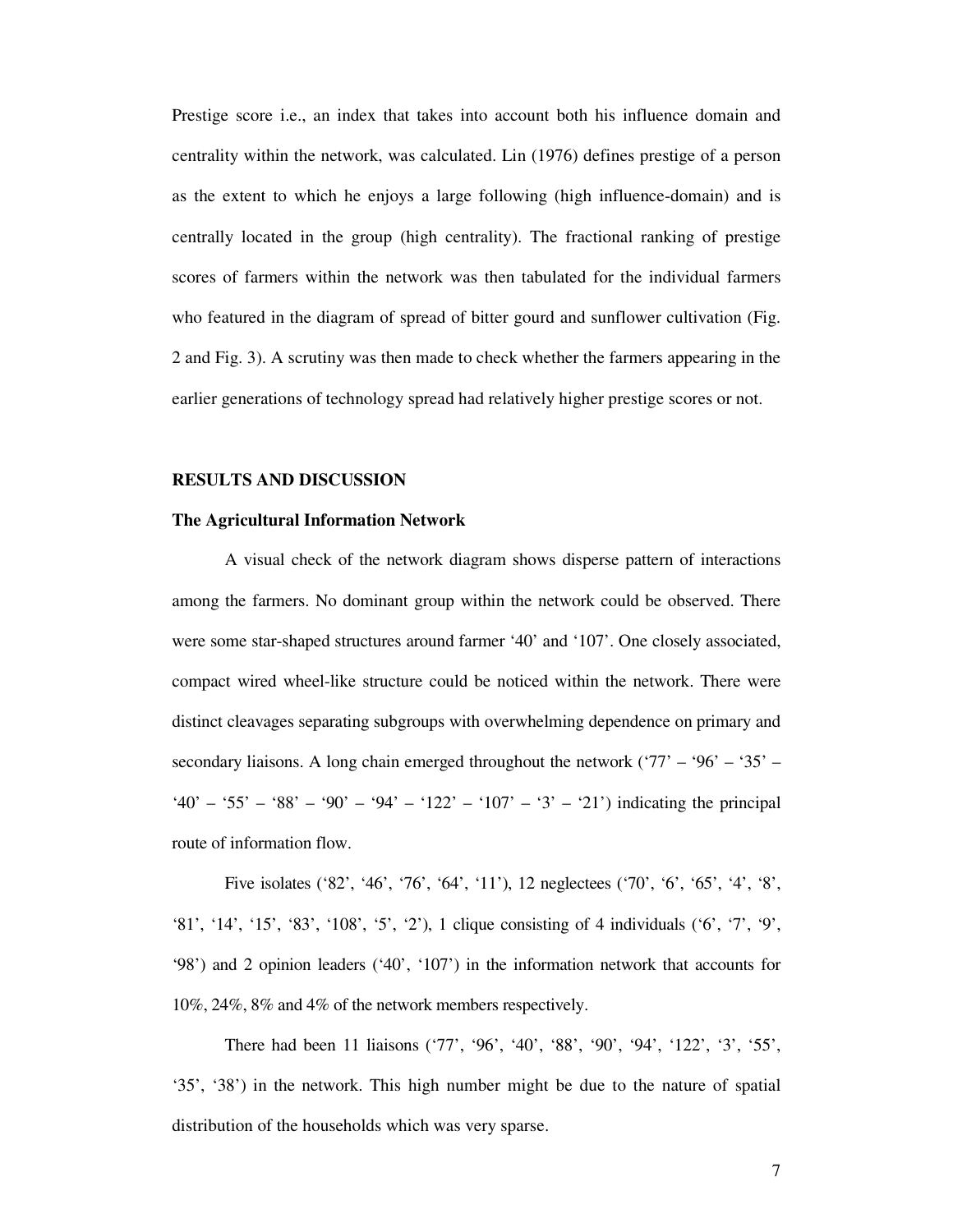Group cohesiveness of the network was 0.0114 with 14 mutual choices while the social compatibility index was found to be 0.2857. Mutual choice was found to be low due to the fact that very few of the farmers were knowledgeable enough regarding modern agricultural practices and intense information seeking centered around only a few knowledgeable farmers. Moreover, less profitability of the enterprise had affected farmers' information seeking behaviuor. Most of the mutual choices were contributed by the physical proximity of farmers and their family relations.

#### **Figure 1**

Figure 2 shows the spread of cultivation of bitter gourd on bund (locally known as *ail*) among the farmers of the area. To overcome the problem of soil salinity, cultivation of vegetables on bund is practiced widely by the farmers of this agricultural production system (Basu et al, 2009). The horizontal lines separate generations of adopter. The circles represent the individual decision making units, i.e. the farm family. Upto the  $4<sup>th</sup>$  generation the spread could be identified and diagrammed by the villagers. White circles represent the outside source of the technology either in the form of material or method/capacity.

#### **Figure 2**

Salient observations from Fig. 2 are described below –

Household no. 7 started growing bitter gourd in his farm which he saw in his relative's farm at Raidighi, the nearest main land. His observation was reinforced by seeing the same practice in a neighbouring village, which had a high degree of soil salinity. Method transfer was found to be the only mode of technology spread as the nature of the innovation was such that method was considered to be the most important input. Material was available in the local market and capacity to grow the crop was with the farmers. Interestingly, even after the practice started spreading within the village, farmers continued to depend on external sources to reinforce their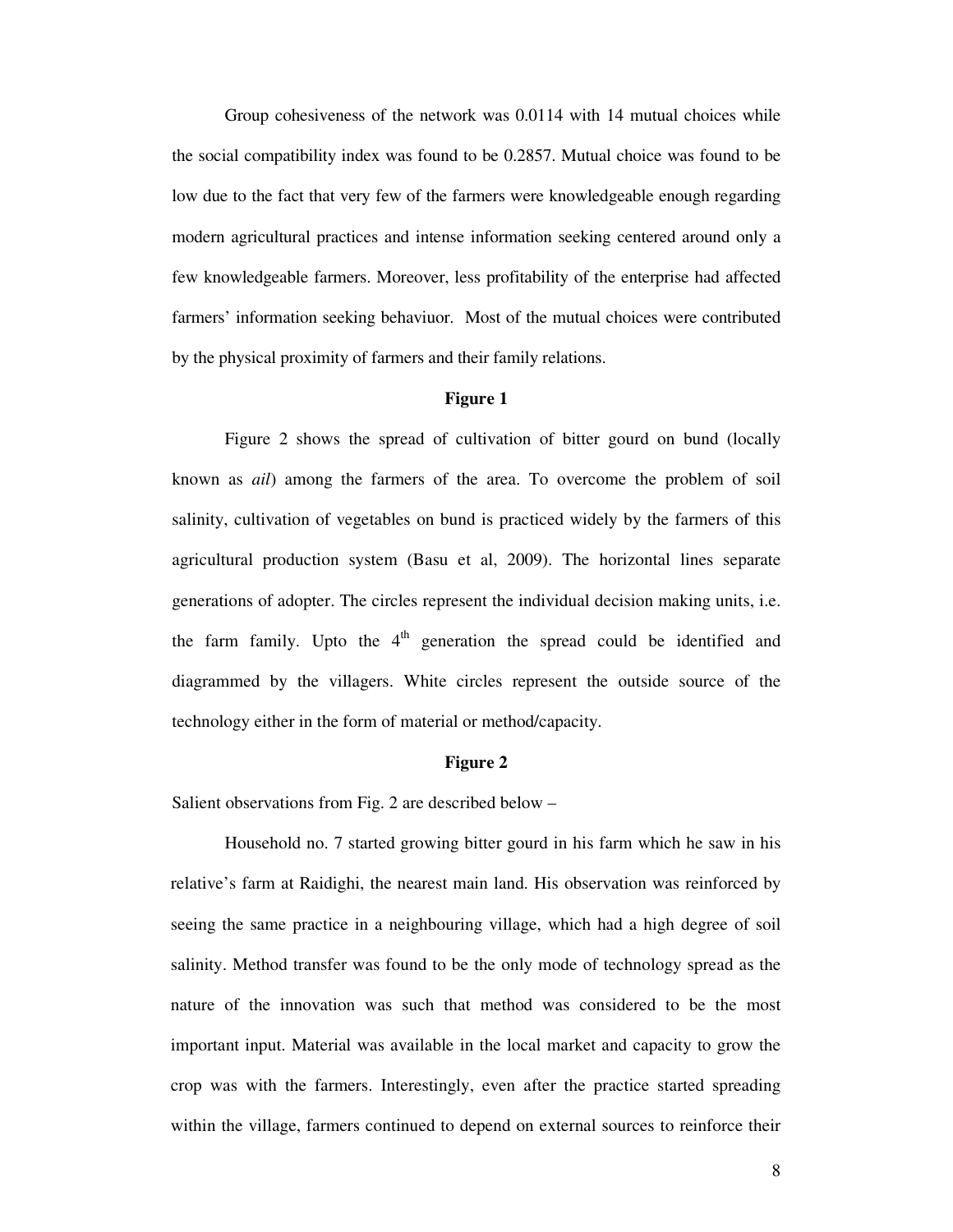learning. It was only after the third generation that they were confident to continue on the basis of their own experience. The spread was also faster than that of the other cases studied in other agricultural production systems of West Bengal. This observation was different from similar studies conducted in other districts of West Bengal (Goswami, 2007). The reason may be that the nature of the practice was not complex. Moreover, there were no other crops/alternatives to replace the practice. Dependence on single or few farmers was not fund; learning by seeing others' practices was enough for reinforcement. The number of adopters increased from generation to generation in the following way (with well-being groups (WBG) in parenthesis) –

 $1$  (B)  $\rightarrow$  **4** (A, B, 2E)  $\rightarrow$  **6** (2B, 4E)  $\rightarrow$  **10** (C, 2D, 6E, F)

 Generation wise distribution of farmers on the basis of their well-being could not give any generalizable and conclusive information. Because, firstly, the farmers mostly belonged to the lower well-being groups (D, E and F) in the study area, especially farmers from WBG-E was in overwhelming proportion, resulting in their overrepresentation (Figure 2). Secondly, well-being did not have sole effect on the process of spread. Other factors like family relationship, neighbourhood, friendship, adjacent cultivable lands etc. were also important.

#### **Figure 3**

The spread of sunflower cultivation among the farmers of the village is shown in Figure 3. The salient observations are described below –

Household no. 107 started growing sunflower on a piece of 5 *katha* land (0.03 ha). He collected sunflower seed from one of his friends in the neighbouring village. The seed was distributed by the local Panchayat and Department of Agriculture as minikit (by the Department of Agriculture). In most of the cases, when material was provided by the Panchayat, instructions regarding the package of practices) were also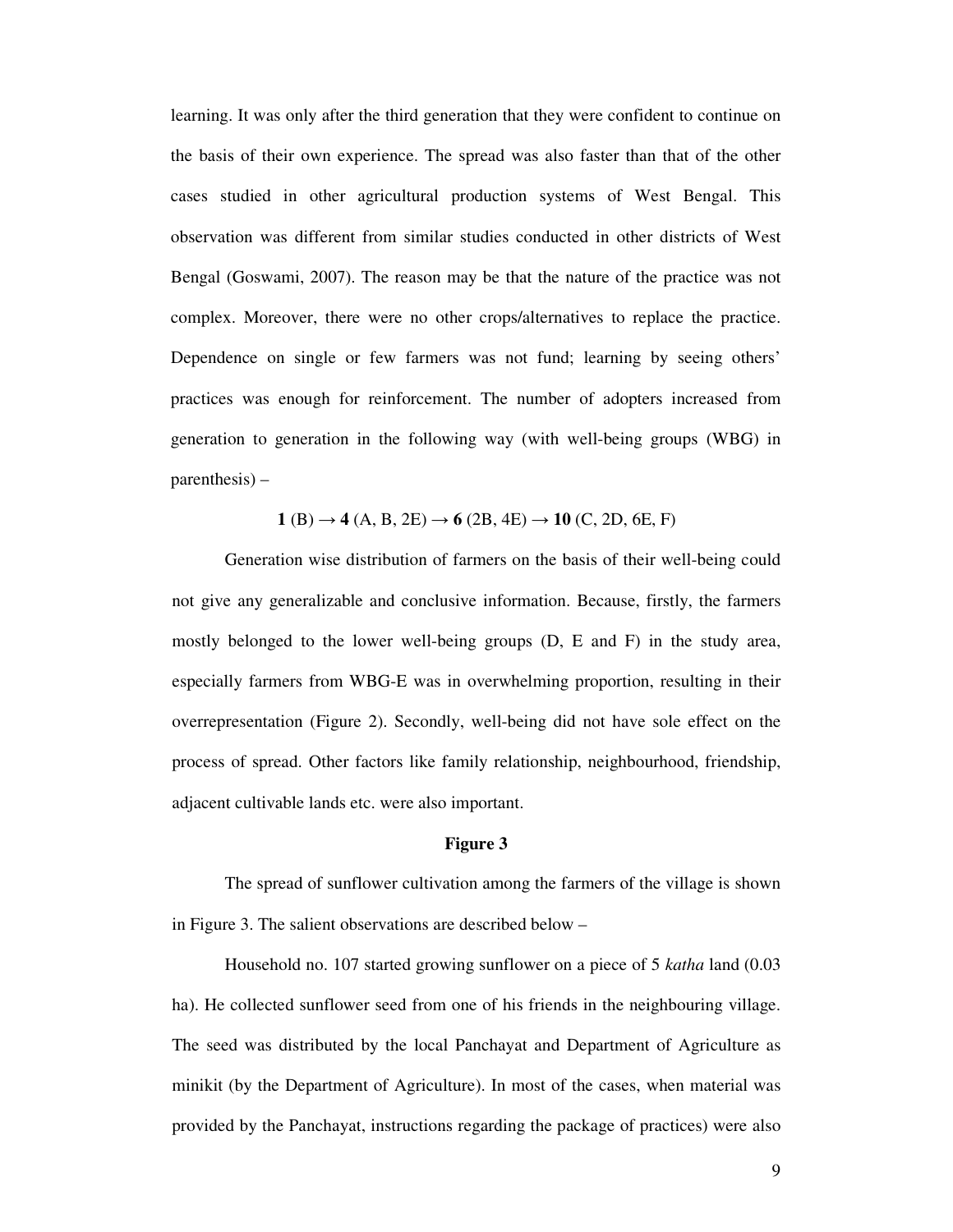provided. Thus, material transfer accompanied method transfer. Moreover, it was a new crop to the farmers and they had little experience in growing sunflower. Although, there were cases of method transfer taking place alone when farmers sought counsel from fellow farmers. For all the generations, Panchayat was the sole provider of seed (and method) except of few cases where excess seed of previous season was shared among farmers. The interesting feature of this case of sunflower cultivation was the sharing of seed within generations. In most of the cases farmers did not sow all the seeds provided with the minikit and shared some seed with fellow farmers who could not secure seeds from the local Panchayat (or decided to grow the crop lately). Farmers 107, 37 and 21 got training from Farmer Science Centre and were consulted by their fellow farmers frequently. The number of adopters increased from generation to generation in the following manner (with well-being groups in parenthesis) –

$$
1(E) \to 3(A, B, E) \to 5(B, 4E) \to 7(2D, 4E, F)
$$

Generation wise distribution of farmers on the basis of their well-being could not give any generalizable and conclusive information in this case also. The reason is same as mentioned during the discussion of Figure 2. Apart from that, sunflower is not highly capital intensive crop and local Panchayat provided the *minikit* support with it. Moreover, well-being did not have sole effect on the process; other factors like family relationship, neighbourhood, friendship, adjacent cultivable lands etc. were also important factors. Overall, the spread was slower than that of bitter gourd as because the farmers had less prior experience of growing this oil seed and the market was also not very secured and lucrative in comparison to alternative crops which could be consumed by the farm family.

There were some important factors that could be identified from these two cases to understand the niches for the new crops. These were –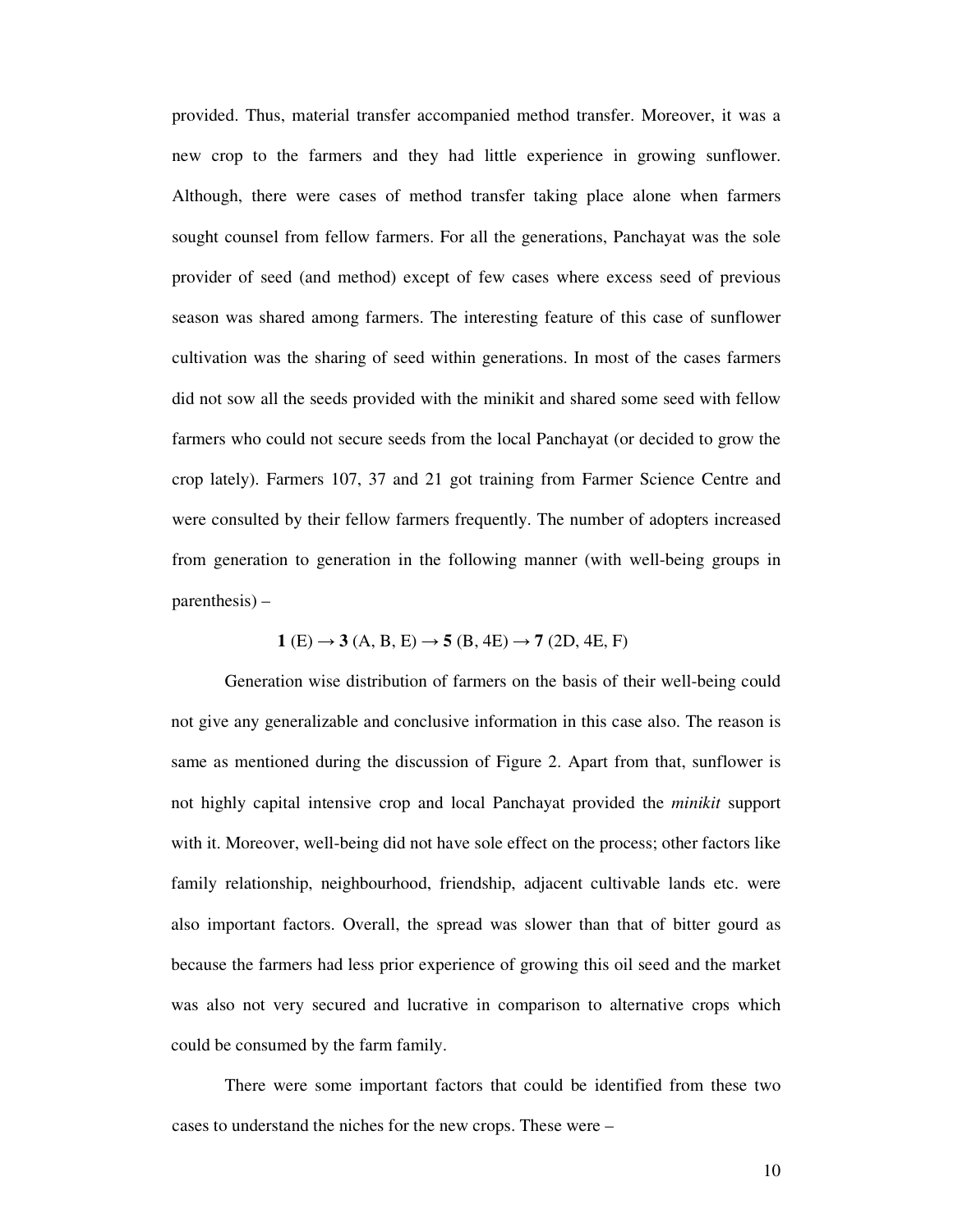Initial source of innovation– internal/external, scale of operation – small-scale or large scale, subsequent source of innovation – internal/external; mode of learning – seeing/doing/formal training, mode of transfer – material/method/capacity, nature of transfer – sporadic/contiguous, generation wise increase in number of farmers – patterned/not patterned, well-being, nature of the innovation – capital intensive/technical complexity/ marketing/dependence on external source for material and method, family relationship – friendship/neighbourhood, constraint of spread – type of land/nature of innovation/competition with other crops etc., advantage of one farmer over another – type of land/irrigation facility/excess of family labour/nature of farming.

#### **Comparison of Prestige Scores among Different Generation of Adopters**

Now, the task was to examine whether the earlier adopters of the 'bitter gourd cultivation on bund' and sunflower cultivation had higher network scores computed by network analysis.

#### **Table 1**

From Table 1 it can be observed that one farmer's fractional rank of prestige scores in generation 1 (for the individuals involved in the spread of bitter gourd cultivation on ail) were from first quartile, while for the generation 2, two out of five farmers were from upper quartile. For gemeration-3 four out of nine farmers were from fourth quartile while for generation-4 no farmer was from the fourth quartile. This finding is not similar to several other works in the related fields (Faust 1997, Borgatti 2005). However the findings were in line with study carried out in another district of West Bengal (Goswami, 2007). This was because the innovation was simple and labour intensive that could be adopted by farmers who had excess of family labour. Also, most of the well-off farmers cultivating twice a year (higher prestige score in the agriculture related information network) had non-saline uplands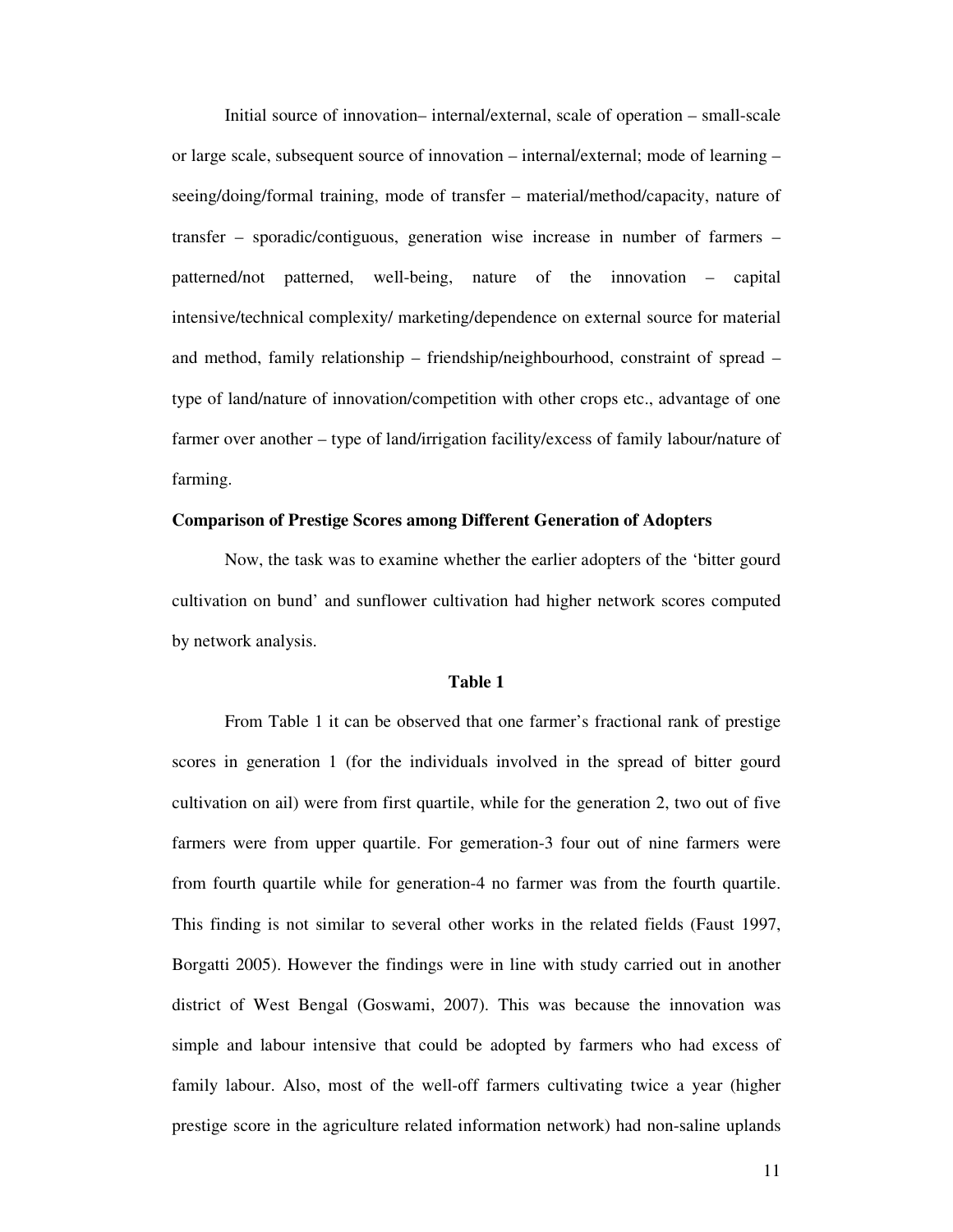and they were not in immediate need to adopt such innovation to overcome soil salinity. For this reason many individuals with prestige scores from upper quartile could be found in the  $3<sup>rd</sup>$  and  $4<sup>th</sup>$  generation.

#### **Table 2**

It can be observed that both the fractional rank of prestige scores for all the farmers in generation 1 and 2 (for the individuals involved in the spread of bitter gourd cultivation on ail) were from first quartile. For gemeration-3 four out of nine farmers were from fourth quartile while for generation-4 no farmer was from the fourth quartile (Table 2). Like the case of bitter gourd cultivation, this finding is also not similar to several other works in the related fields (Faust 1997, Borgatti 2005) but in line with study carried out in another district of West Bengal (Goswami, 2007).

This was because local Panchayat supported the poor farmers (who had moderate to low prestige score in the information network) and some of the progressive farmers (who had high prestige score in the information network) did not adopt sunflower for processing and marketing related problems.

# **CONCLUSION**

The present study has demonstrated the influence of individuals' position within agricultural information networks on their acceptance of new crops. It has provided some basic propositions in the given area and identified the factors that affect the adoption decision of farmers regarding the adoption of new crops. This information network at the grassroots, if plotted carefully, can act as an important input to extension agencies in reaching client system more efficiently. Similar studies linking micro with macro situations with suitable modeling can also prove useful for analysing agricultural knowledge and information systems for specific crops. Moreover, the identified social networks can be used to support broader livelihood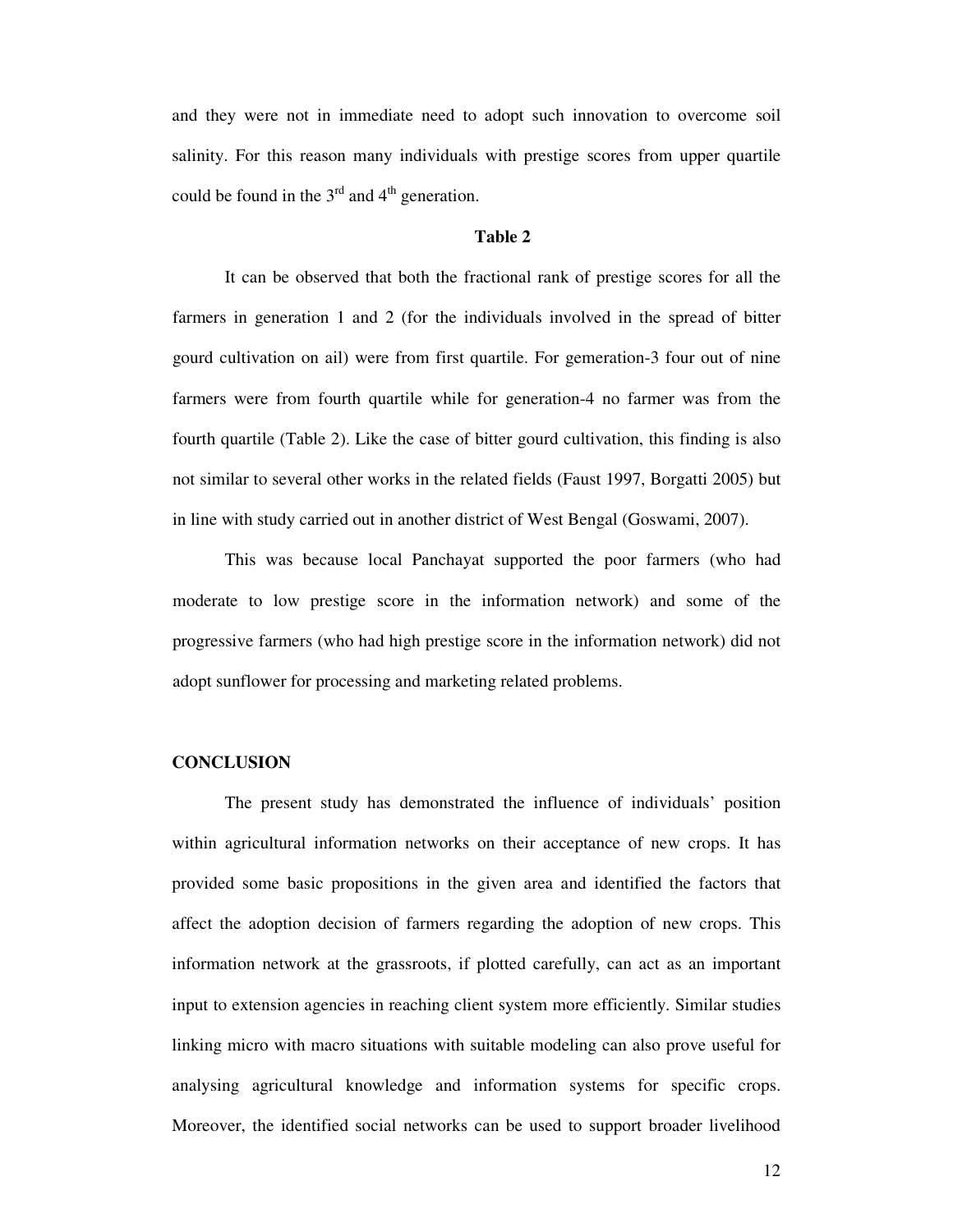related information needed by the farming community which is a challenge of extension profession services in the third world (Chamala and Shingi, 1997).

#### **REFERENCES**

Bandiera, O. and Rasul, I. (2003). Complementarities, social networks, and technology adoption in Mozambique. http://econ.lse.ac.uk/staff/bandiera/adoption.pdf. (retrieved on 7 May, 2009)

Bandura, A. (1977). Social Learning Theory. Prentice-Hall, Englewood Cliffs, NJ

Basu, D., Banerjee, S. and Goswami, R. 2009. Vegetable cultivation on ail (bund): a successful farmer-led technology transfer. Acta Hort. (ISHS) 809:155-160 http://www.actahort.org/books/809/809\_13.htm

Borgatti, S. P. (2005). Centrality and network flow. Social Networks 27:55–71

- Chamala, S. and Shingi, P. M. (1997). Establishing and strengthening farmer organizations. In: Improving Agricultural Extension: A Reference Manual (B E Swanson, R P Bentz, A J Sofranko, eds.), FAO, Rome
- Ellison, G. and Fudenberg, D. (1995). Word-of-mouth communication and social learning. Quarterly Journal of Economics, 110: 93-125
- Engel, P., (1995). Facilitating innovation: an action-oriented approach and participatory methodology to improve innovative social practice in agriculture. PhD Thesis, University of Wageningen, Netherlands

Faust, K. (1997). Centrality in affiliation networks. Social Networks 19:157–191

- Foster, A. D. and Rosenzweig, M. R. (1995). Learning by doing and learning from others: human capital and technical change in agriculture. Journal of Political Economy, 103: 1176-1209
- Freeman, L. C., White, D. R., and Romney, A. K. (1992). Research Methods in Social Network Analysis. Transaction Publishers, New Brunswick, NJ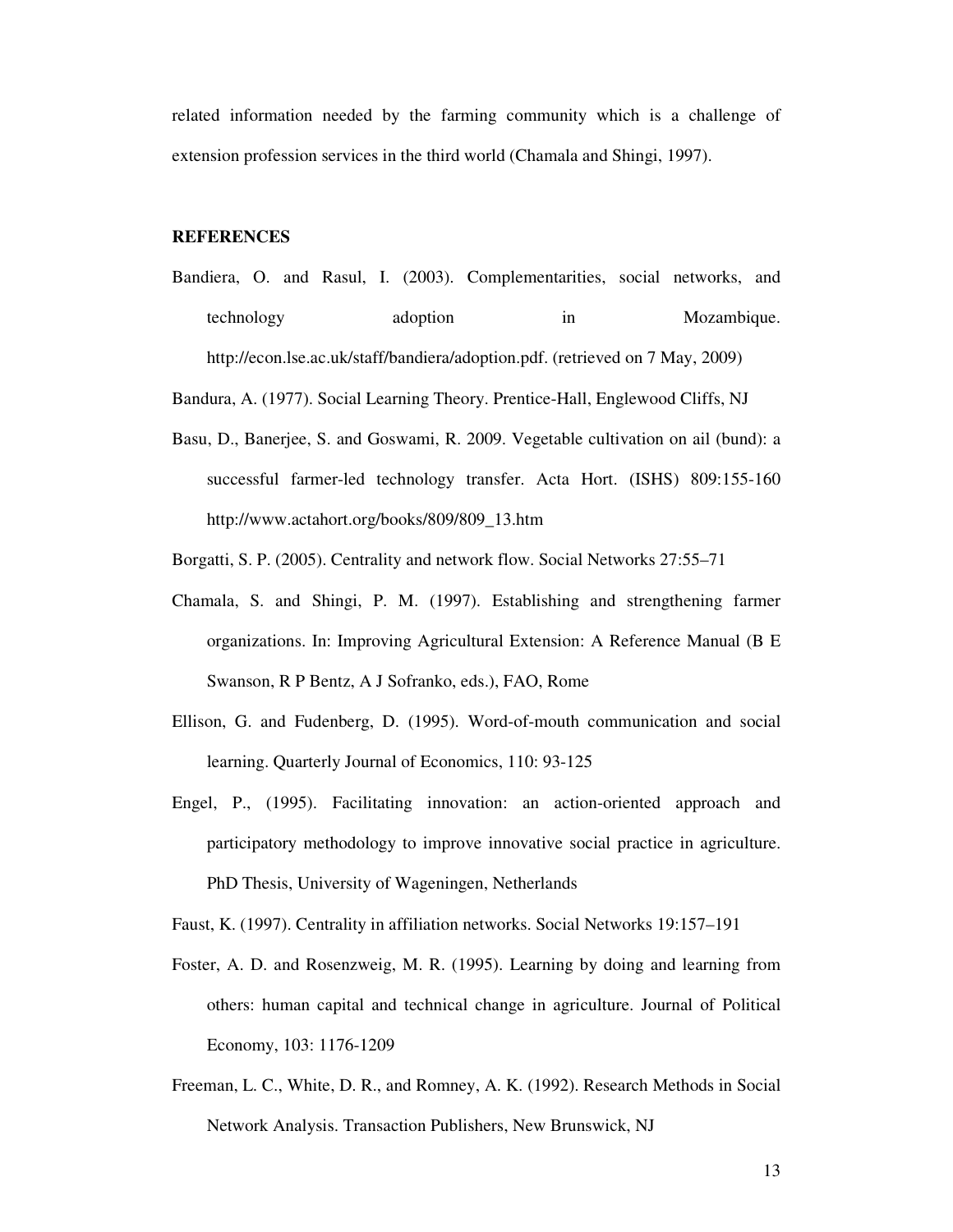- Goswami, R. (2007). Understanding farmer-to-farmer communication within the sustainable rural livelihood framework. PhD Thesis. Bidhan Chandra Krishi Viswavidyalaya, West Bengal, India
- Government of West Bengal. (2001). District Statistical Hand Book of Purulia, Bureau of Applied Economics and Statistics, Govt. of West Bengal
- Grandin, B. (1988). Wealth Ranking In Smallholder Communities: A Field Manual. Intermediate Technology Publications, London

Lin, N. (1976). Foundations of Social Research. McGraw-Hill, New York

- Lindzey, G and Byrne, D. (1968). Measurement of social choice and interpersonal attractiveness. In: The Handbook of Social Psychology, Vol. II, Second Edition (E Lindzey, E Aronson, eds.), Addison Wesley Publishing Company: USA, 452- 525
- Mazur, R. and Onzere, S. (2009). Social networks and status in adopting agricultural technologies and practices among small scale farmers in Uganda. In: Innovation Africa: Enriching farmers' livelihoods (P C Sanginga, A Waters-Bayer, S Kaaria, J Njuki, C Wettasinha eds.), Earthscan, London, 120-134
- Monge, M., Hartwich, F. and Halgin, D. (2008). How change agents and social capital influence the adoption of innovations among small farmers: Evidence from social networks in rural Bolivia. IFPRI Discussion Paper 00761. IFPRI, New York
- Putnam, R. D. (1993). Making democracy work: civic traditions in modern Italy. Princeton. Princeton University Press. NJ
- Putnam, R. D. (2000). Bowling alone: the collapse and revival of American community. Simon and Schuster, New York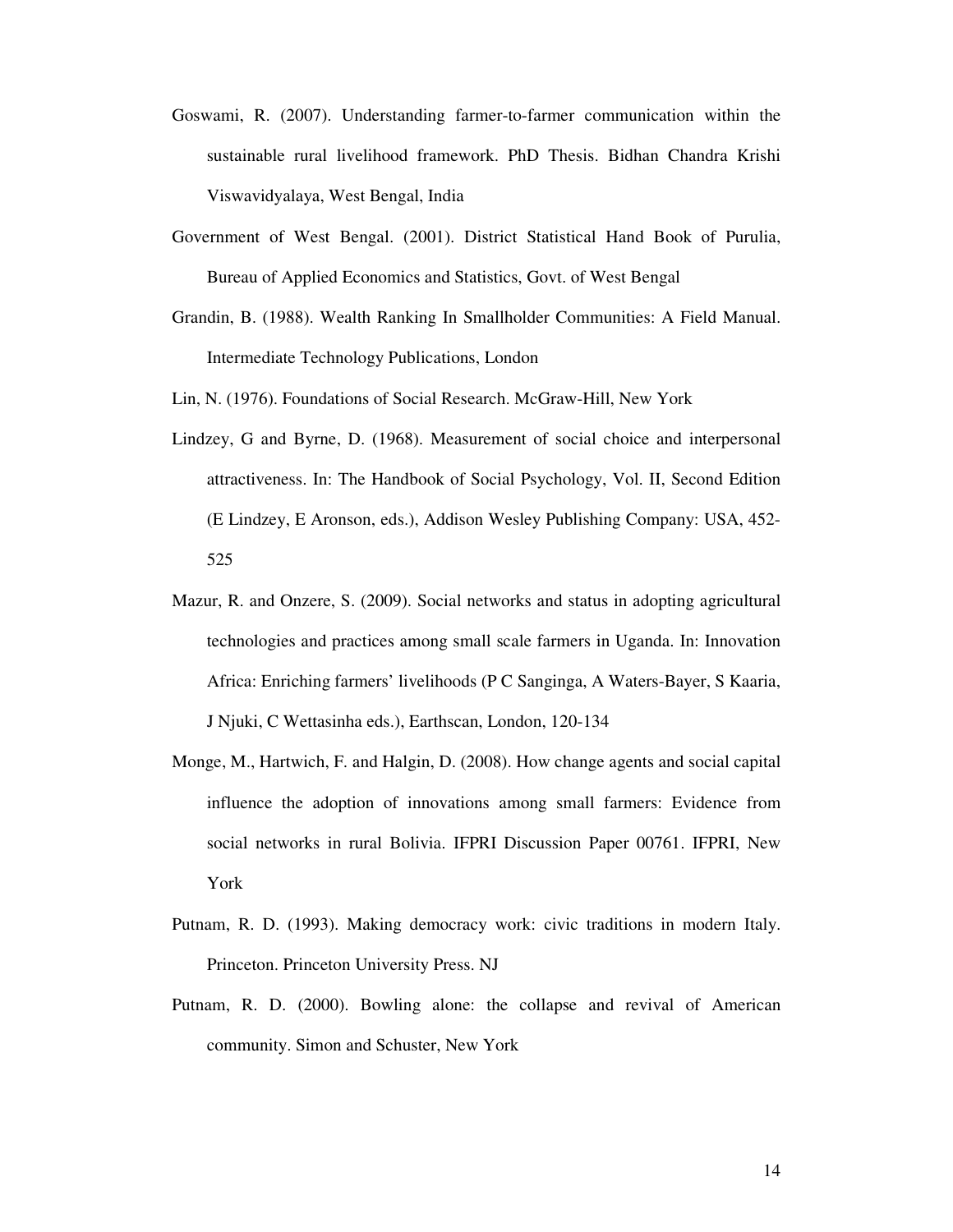- Ramirez, R. (1997). Understanding Farmers' Communication Networks: Combining PRA with Agricultural Knowledge Systems analysis. Gatekeeper Series No. 66. IIED, London
- Rice, R. E. and Richards, W. D. (1985). An overview of network analysis methods and programs. In Progress in Communication Sciences (B. Dervin, M J Voight, eds.), Ablex Publishing Co., Norwood, NJ: 105-165
- Rogers, E. M. (1986). Communication Technology: The New Media in Society. The Free Press, New York
- Rogers, E. M. (1995). Diffusion of Innovations. Fourth edition. The Free Press, New York
- Rogers, E. M. and Kincaid, L. D. (1981). Communication Networks: Toward A New Paradigm for Research. The Free Press, New York
- Roling, N. 1988. Extension Science: Information Systems in Agricultural Development. Cambridge University Press, Cambridge
- Scott, R. (1986). Social processes and structures: An introduction to Sociology. Holt, Reinhart and Winston, Chicago.
- Scott, J. (2000). Social Network Analysis: A Handbook. Second edition. Sage, London
- Skinner, J. and Staigar, D. (2005). Technology adoption from hybrid corn to beta blockers. NBAR Working Paper 11251, National Bureau of Economic Research, **Massachusetts**
- University of Twente. (2004). Network theory and analysis http://www.cw.utwente.nl/theorieenoverzicht/Theory%20clusters/Communicatio n%20and%20Information%20Technology/Network%20Theory%20and%20anal ysis\_also\_within\_organizations.doc/ (retrieved on April 23, 2009)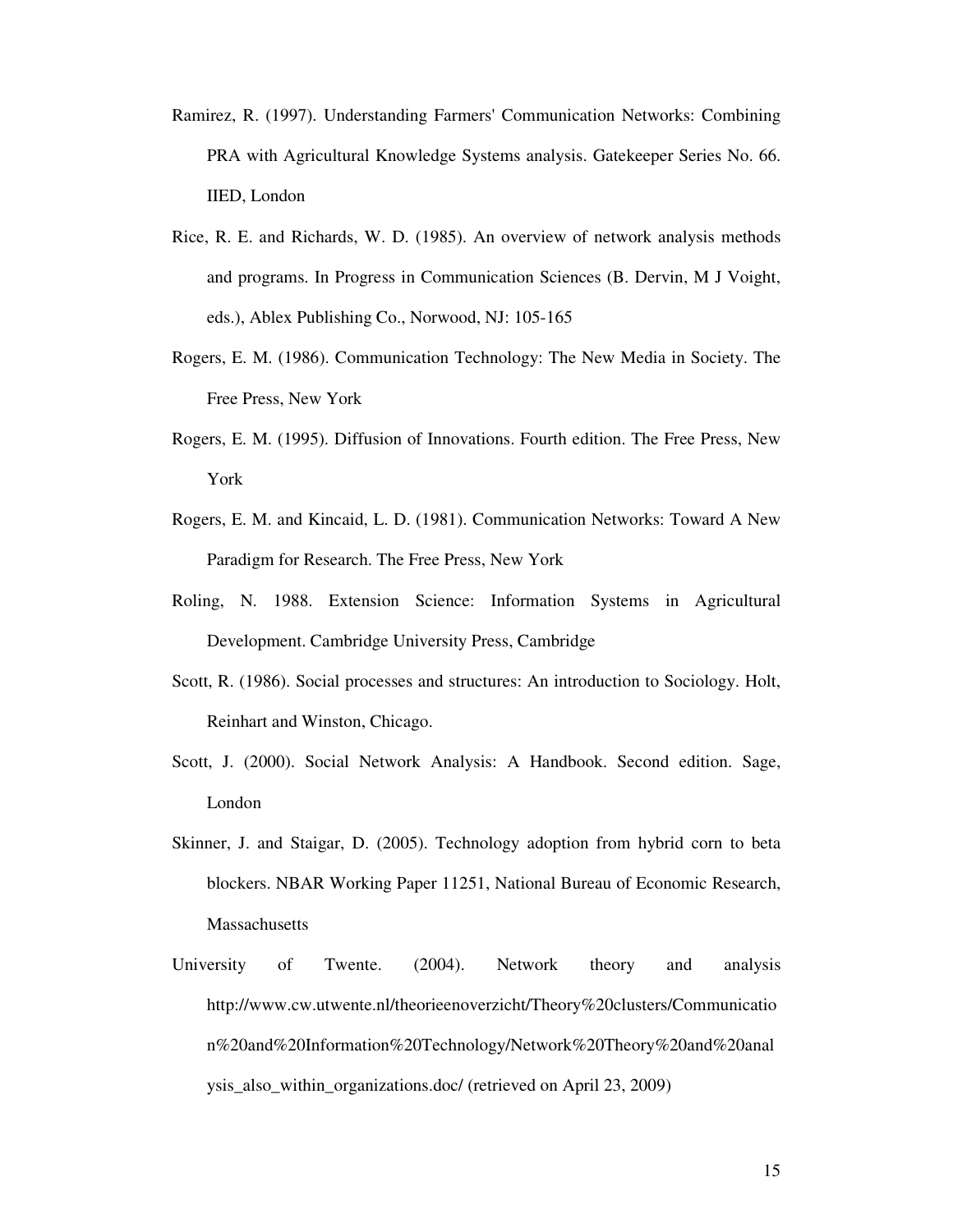- Udry, C. R. and Conley, T. G. (2004). Social networks in Ghana. Center Discussion Paper No. 888, Economic Growth Centre, Yale University, Yale http://www.econ.yale.edu/growth\_pdf/cdp888.pdf (retrieved on May 12, 2009)
- Valente, T. W. (2003). Social network influences on adolescent substance use: an introduction. Connections, 25 (2):11-16
- Valente, T. W. (2006). Opinion leader intervention in social networks. BMJ, 333:1082-83
- Van Mele, P. and Zakaria, A. K. M. (2002). The innovation tree: a new PRA tool to reveal the innovation adoption and diffusion process. PLA Notes, 45:54-58
- Wassermann, S. and Faust, K. (1994). Social Network Analysis: Methods and Applications. Cambridge University Press, Cambridge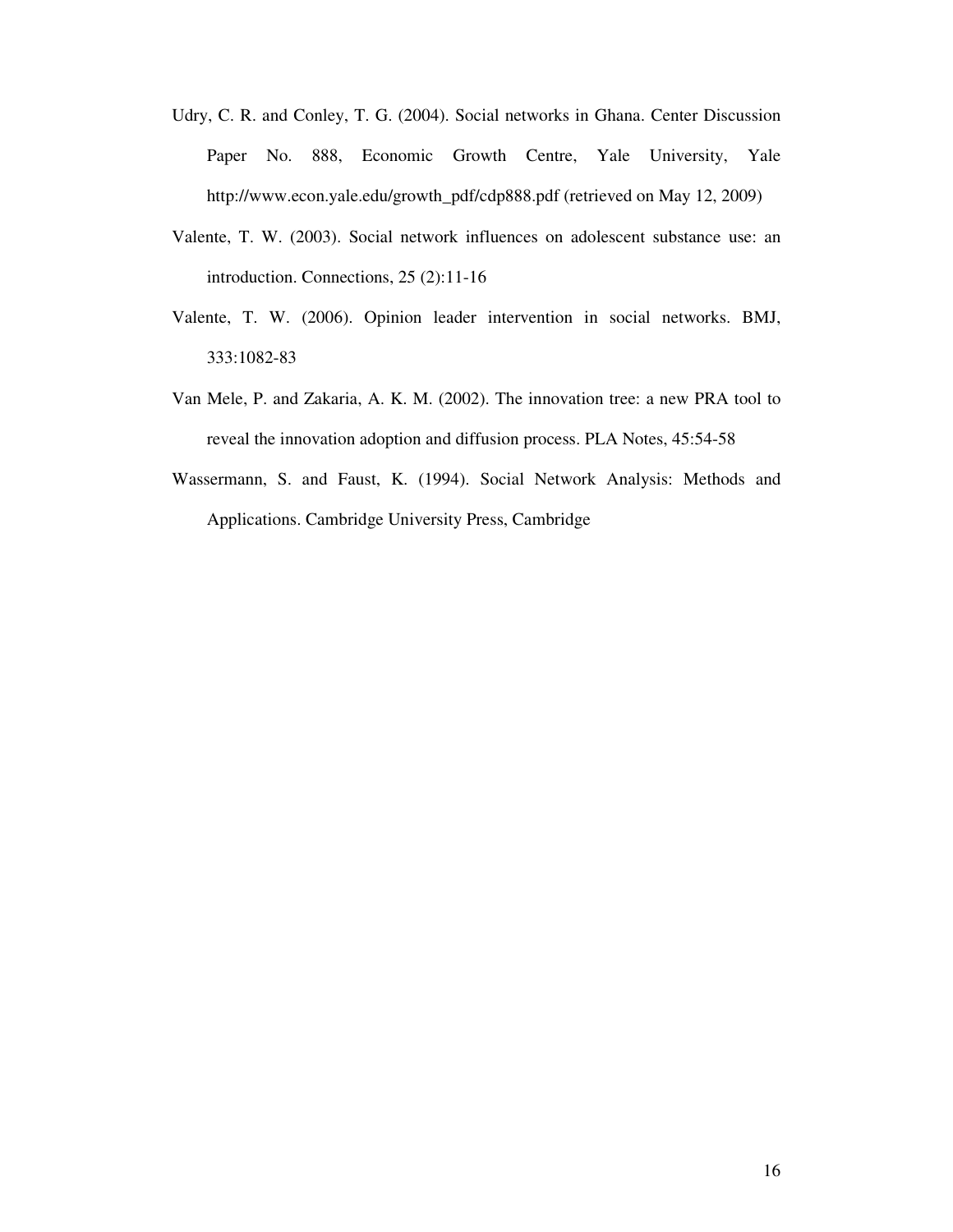|         | Farmer Id. No. as | Ranking of prestige score (fractional rank as $\%$ ) |
|---------|-------------------|------------------------------------------------------|
|         | shown in Fig. 2   |                                                      |
| $Gen-1$ | $\overline{7}$    | 22.50(45)                                            |
|         | $21\,$            | 12(24)                                               |
| $Gen-2$ | 15                | 37.50 (75)                                           |
|         | $\sqrt{6}$        | 22.50 (45)                                           |
|         | 107               | 2(4)                                                 |
|         | 40                | 3(6)                                                 |
|         | 35                | 31.50(63)                                            |
| Gen-3   | 12                | 25(50)                                               |
|         | 64                | 48 (96)                                              |
|         | 42                | 5(10)                                                |
|         | 108               | 37.50 (75)                                           |
|         | 48                | 1(2)                                                 |
|         | 38                | 31.50(63)                                            |
|         | 122               | 29 (58)                                              |
|         | 85                | 11(22)                                               |
|         | 59                | 13 (26)                                              |
| Gen-4   | 73                | 9(18)                                                |
|         | 121               | 20(40)                                               |
|         | $88\,$            | 21(42)                                               |
|         | 55                | 6(12)                                                |
|         | $77\,$            | 4(8)                                                 |
|         |                   |                                                      |

Table 1 Ranking of prestige score of the farmers involved in the spread of bitter gourd

cultivation on bund in Purba Musalmanpara.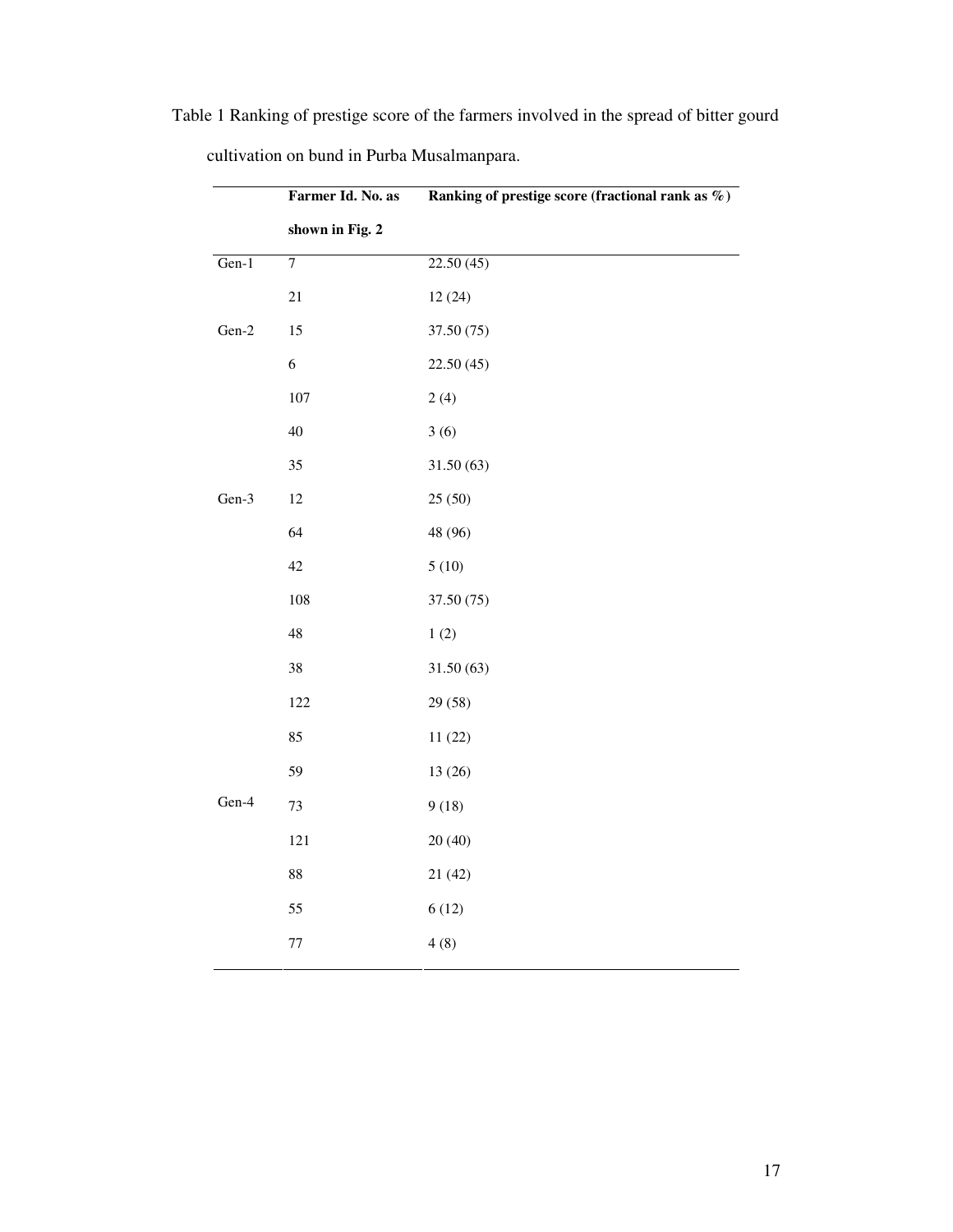|         | Farmer Id. No. as<br>shown in Fig. 3 | Ranking of prestige score (fractional rank as<br>$\%$ ) |
|---------|--------------------------------------|---------------------------------------------------------|
|         |                                      |                                                         |
| Gen-1   | 107                                  | 2(4)                                                    |
|         | 37                                   | 7(14)                                                   |
| $Gen-2$ | 21                                   | 12(24)                                                  |
|         | 42                                   | 5(10)                                                   |
|         | 40                                   | 3(6)                                                    |
|         | 48                                   | $1\ (2)$                                                |
| Gen-3   | $\tau$                               | 22.50 (45)                                              |
|         | $88\,$                               | 21 (42)                                                 |
|         | 121                                  | 20(40)                                                  |
|         | 59                                   | 13 (26)                                                 |
|         | 90                                   | 19 (38)                                                 |
|         | 64                                   | 48 (96)                                                 |
| Gen-4   | 12                                   | 25(50)                                                  |
|         | 38                                   | 31.50(63)                                               |
|         | 55                                   | 6(12)                                                   |
|         | 122                                  | 29 (58)                                                 |

Table 2 Ranking of prestige score of the farmers involved in the spread of sunflower cultivation in Purba Musalmanpara.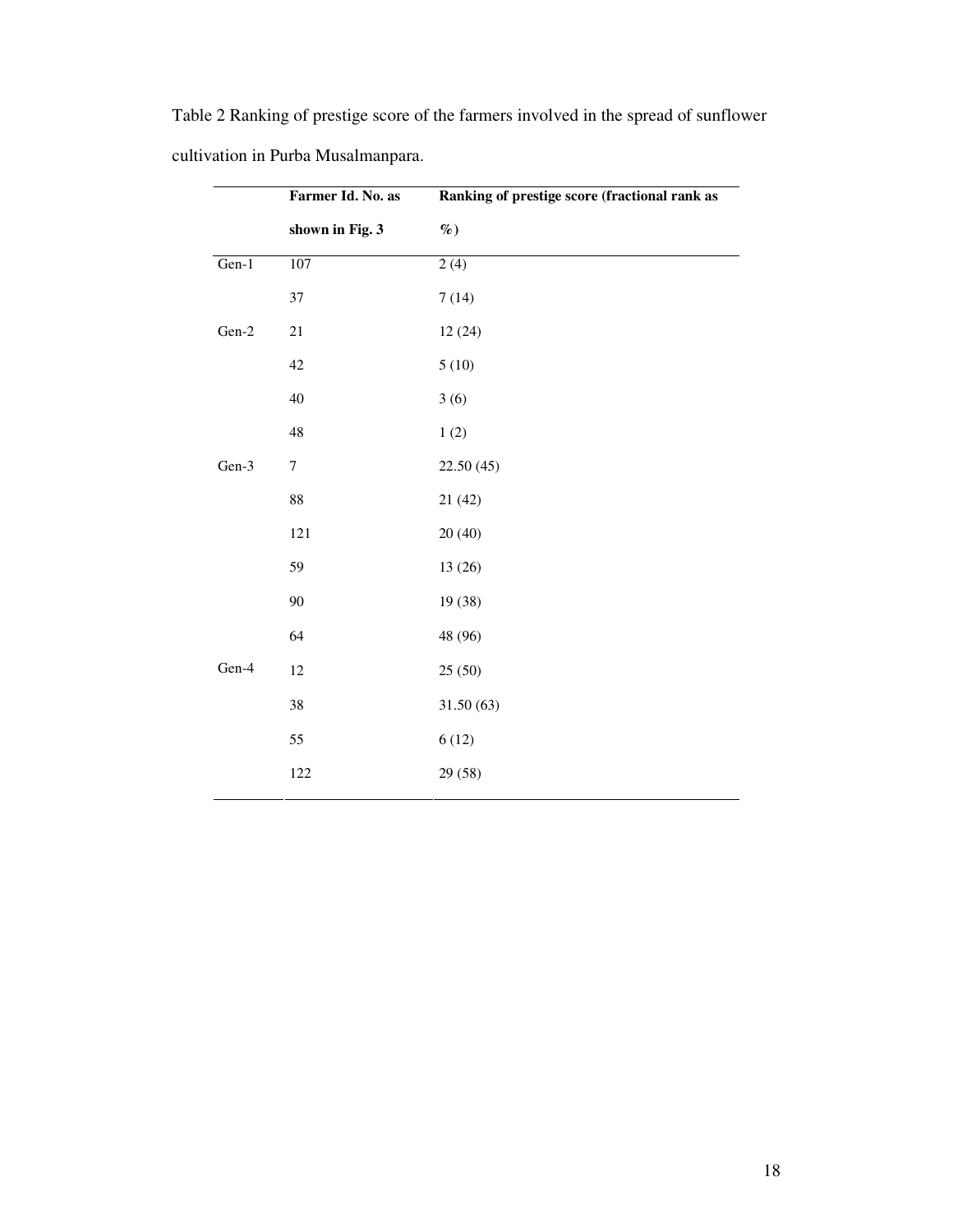# **FIGURES**



Figure 1: Network Diagram of 'agriculture and allied' information domain in Purba Musalmanpara. Different colours of circles indicate households belonging to different well-being groups (Red-Well-off; Yellow-Moderately well-off; Blue-Moderate; Green-Moderately poor; Orange-Poor; Grey-Very Poor).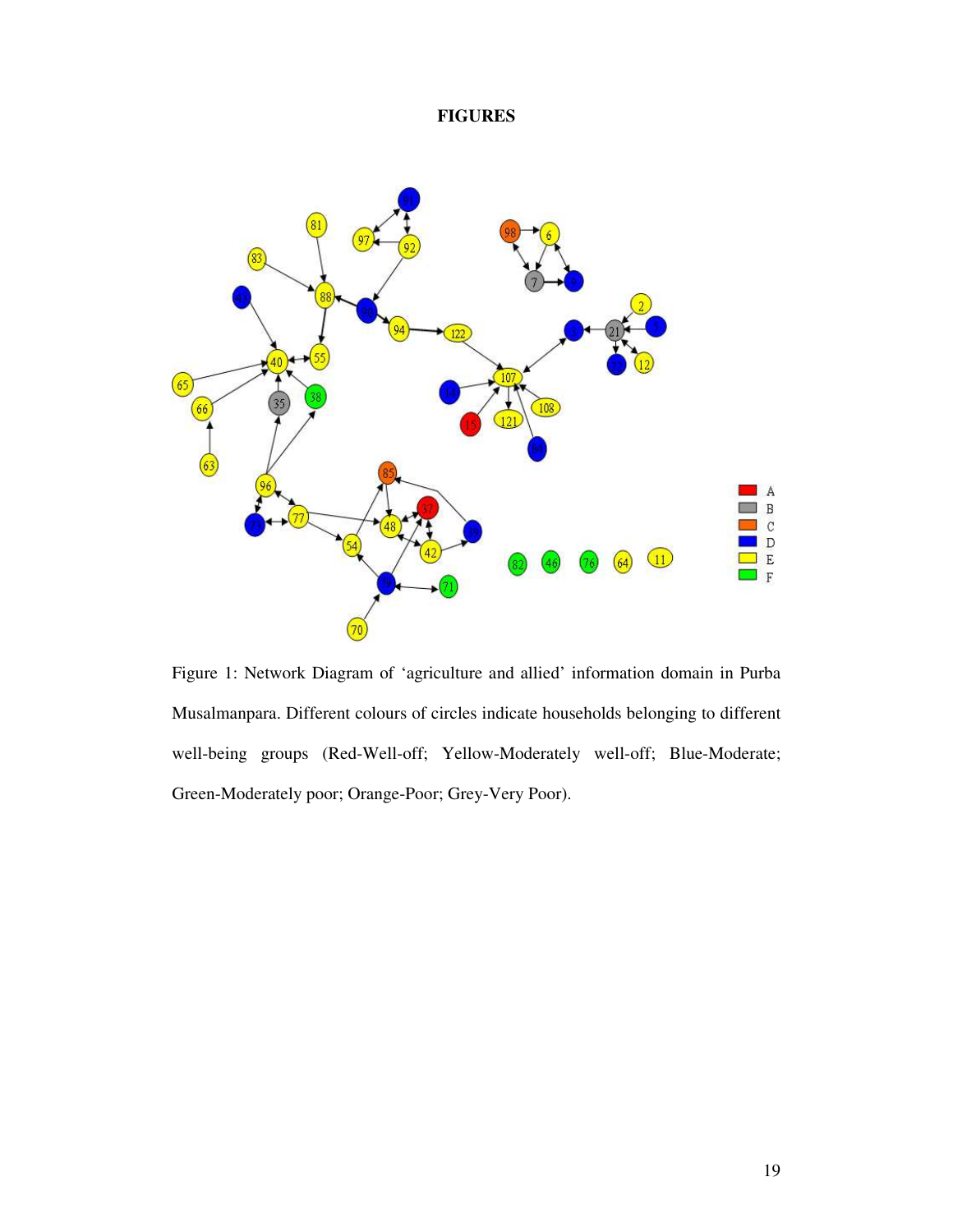

Figure 2: Spread of bitter gourd cultivation among the farmers of Purba Musalmanpara. Different colours of circles indicate households belonging to different well-being groups (Red-Well-off; Yellow-Moderately well-off; Blue-Moderate; Green-Moderately poor; Orange-Poor; Grey-Very Poor). White circles represent the outside source of the technology either in the form of material or method/capacity.